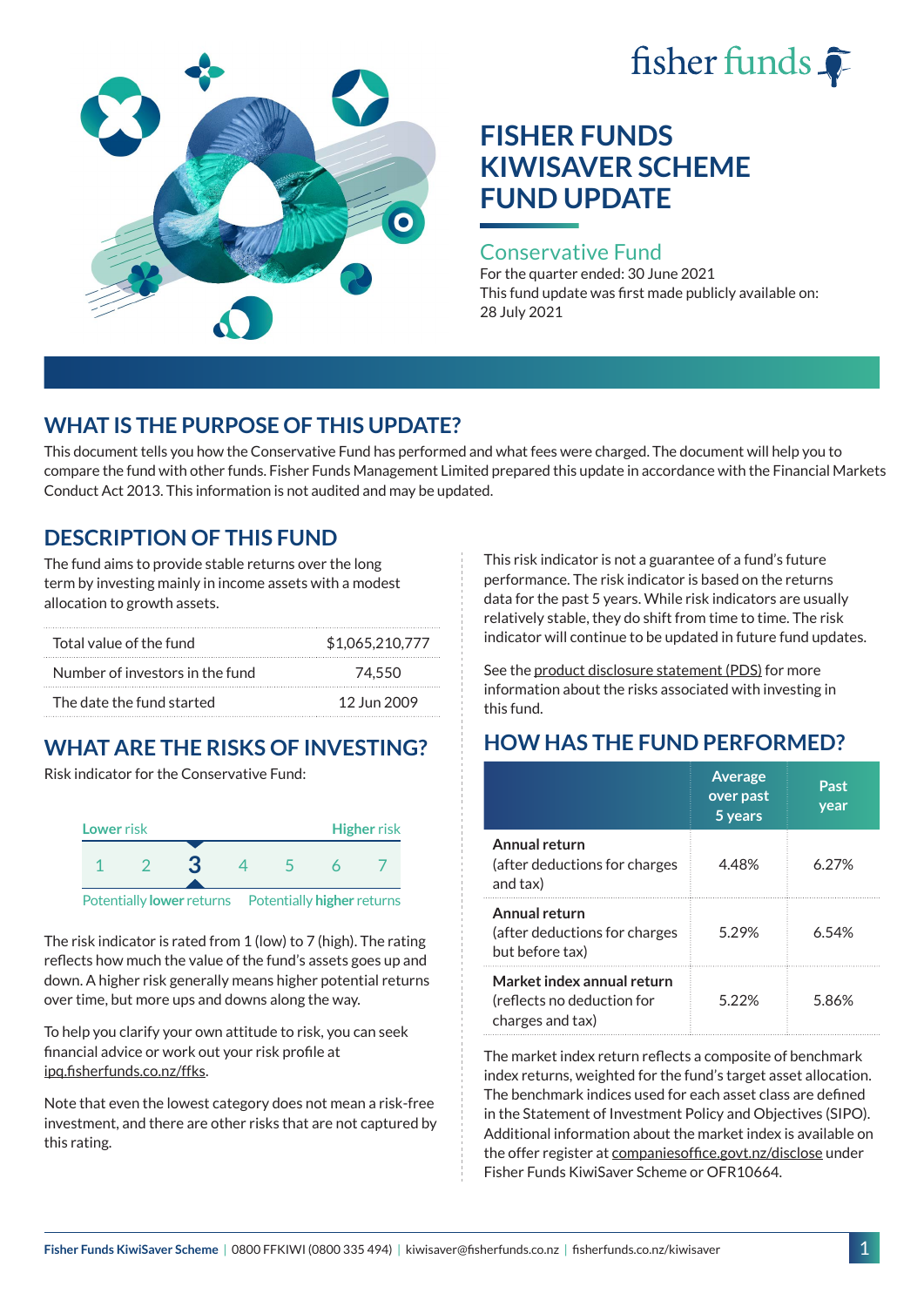# **ANNUAL RETURN GRAPH**



This shows the return after fund charges and tax for the last 10 years ending 31 March. The last bar shows the average annual return for the last 10 years, up to 30 June 2021.

**Important:** This does not tell you how the fund will perform in the future.

Returns in this update are after tax at the highest prescribed investor rate (PIR) of tax for an individual New Zealand resident. Your tax may be lower. The market index return reflects no deduction for charges and tax.

### **WHAT FEES ARE INVESTORS CHARGED?**

|                 |                                                                                                                                                                                           |                                                                                                       | 8.8   |         |       |                        |                                                                                                                                      |
|-----------------|-------------------------------------------------------------------------------------------------------------------------------------------------------------------------------------------|-------------------------------------------------------------------------------------------------------|-------|---------|-------|------------------------|--------------------------------------------------------------------------------------------------------------------------------------|
|                 | 8.00%                                                                                                                                                                                     | 6.94%                                                                                                 |       |         |       | .03%                   |                                                                                                                                      |
| Annual return   | 6.00%                                                                                                                                                                                     |                                                                                                       | 6.77% | 5.30%   |       |                        | 5.08%                                                                                                                                |
|                 | 4.00%                                                                                                                                                                                     |                                                                                                       |       |         | 4.59% |                        | 3.32%                                                                                                                                |
|                 | 2.00%                                                                                                                                                                                     | 2.54%                                                                                                 |       |         |       |                        |                                                                                                                                      |
|                 | 0.00%                                                                                                                                                                                     |                                                                                                       |       |         |       |                        |                                                                                                                                      |
|                 |                                                                                                                                                                                           | 2012                                                                                                  | 2013  | 2014    |       | 2015                   | 2016                                                                                                                                 |
|                 | This shows the return after fund charges and tax for the last 10<br>return for the last 10 years, up to 30 June 2021.<br>Important: This does not tell you how the fund will perform in t |                                                                                                       |       |         |       |                        |                                                                                                                                      |
|                 |                                                                                                                                                                                           |                                                                                                       |       |         |       |                        | Returns in this update are after tax at the highest prescribed in<br>tax may be lower. The market index return reflects no deductior |
| <b>CHARGED?</b> |                                                                                                                                                                                           | <b>WHAT FEES ARE INVESTORS</b>                                                                        |       |         |       |                        |                                                                                                                                      |
|                 | Investors in the Conservative Fund are charged fund charges<br>that include GST. In the year to 31 March 2021 these were:                                                                 |                                                                                                       |       |         |       |                        |                                                                                                                                      |
|                 |                                                                                                                                                                                           |                                                                                                       |       |         |       | % of net asset value   |                                                                                                                                      |
|                 | <b>Total fund charges</b>                                                                                                                                                                 |                                                                                                       |       |         |       | 0.93%                  |                                                                                                                                      |
|                 | Which are made up of:                                                                                                                                                                     |                                                                                                       |       |         |       |                        |                                                                                                                                      |
|                 | <b>Total management and</b><br>administration charges                                                                                                                                     |                                                                                                       |       |         |       | 0.93%                  |                                                                                                                                      |
| Including:      |                                                                                                                                                                                           |                                                                                                       |       |         |       |                        |                                                                                                                                      |
|                 | Manager's basic fee                                                                                                                                                                       |                                                                                                       |       | 0.85%   |       |                        |                                                                                                                                      |
|                 |                                                                                                                                                                                           | Other management and<br>administration charges                                                        |       | 0.08%   |       |                        |                                                                                                                                      |
|                 |                                                                                                                                                                                           | <b>Total performance-based fees</b>                                                                   |       |         |       | 0.00%                  |                                                                                                                                      |
|                 | Other charges:                                                                                                                                                                            |                                                                                                       |       |         |       | \$ amount per investor |                                                                                                                                      |
|                 | Annual account fee                                                                                                                                                                        |                                                                                                       |       | \$23.40 |       |                        |                                                                                                                                      |
|                 |                                                                                                                                                                                           | Small differences in fees and charges can have a big impact on<br>your investment over the long term. |       |         |       |                        |                                                                                                                                      |

### **EXAMPLE OF HOW THIS APPLIES TO AN INVESTOR**

Sarah had \$10,000 in the fund at the start of the year and did not make any further contributions. At the end of the year, Sarah received a return after fund charges were deducted of \$627 (that is 6.27% of her initial \$10,000). Sarah also paid \$23.40 in other charges. This gives Sarah a total return after tax of \$603.60 for the year.

### **WHAT DOES THE FUND INVEST IN? Actual investment mix**

This shows the types of assets that the fund invests in.



#### **Target investment mix**

This shows the mix of assets that the fund generally intends to invest in.